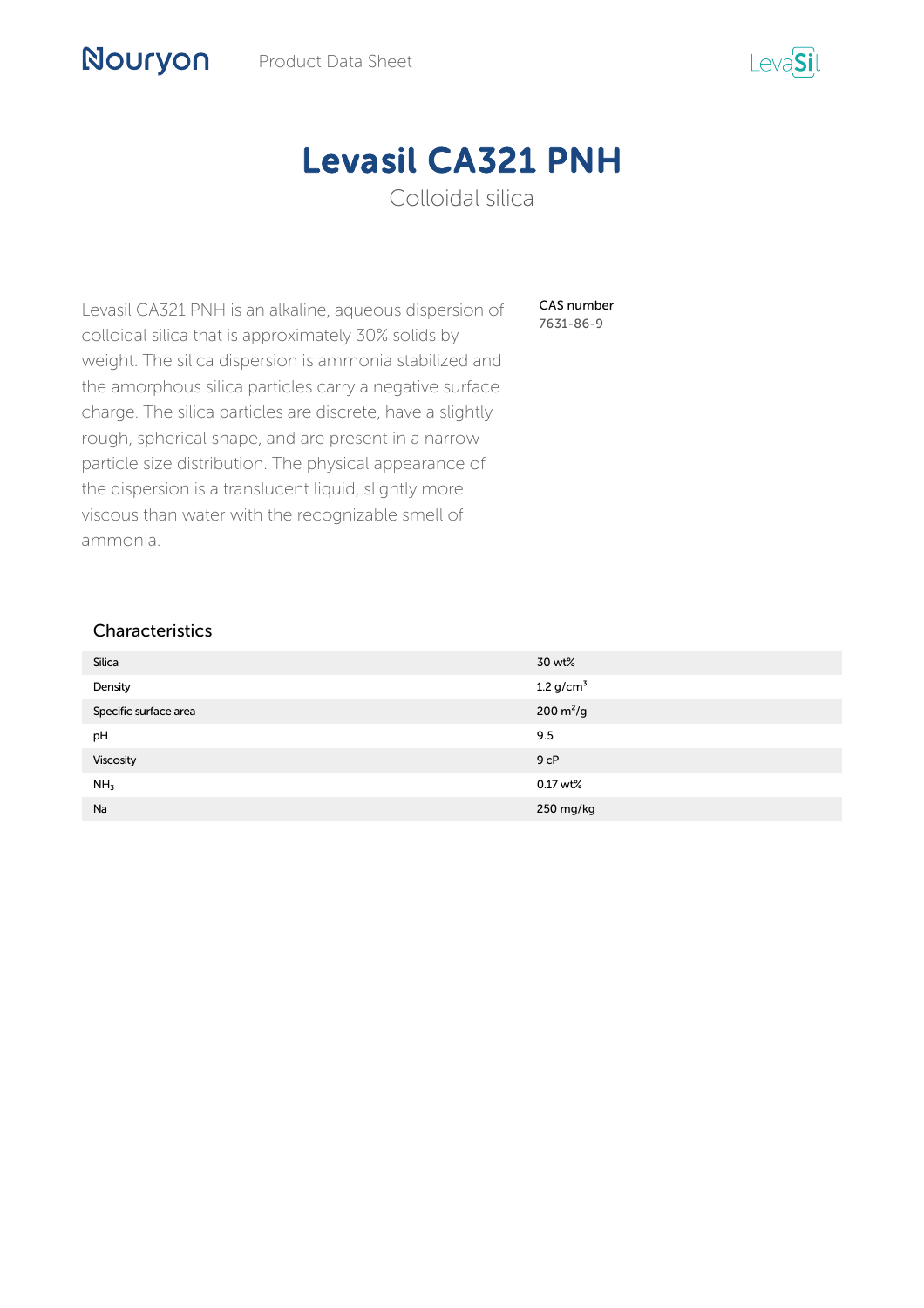# Applications

Levasil CA321 PNH is a speciality product with low sodium levels primarily used for the catalyst market.

### Storage

Levasil CA321 PNH should be transported and stored at a temperature of 5-35°C (40-95ºF). If the silica dispersion is allowed to freeze, the silica will irreversibly precipitate. For bulk storage, the tank should be sealed and constructed of plastic, fiberglass reinforced plastic, or stainless steel. For packaged goods, any translucent packages should be stored out of direct sunlight or bright light. Under recommended conditions, Levasil CA321 PNH has a shelf life of at least twelve months after production.

## Packaging and transport

Levasil CA321 PNH is available in bulk and packaged quantities. Bulk shipping and packaging sizes can vary by region.

## Safety and handling

Before handling this material, review the corresponding Material Safety Data Sheet. Colloidal silica products are aqueous dispersions of amorphous silica. Colloidal silica is not classified as harmful, but as mildly irritating. Because the products can have a drying effect on the skin, protective gloves should always be used. In case of skin contact, wash the area of contact with plenty of water. The use of safety glasses is always recommended. In case of eye contact, rinse with large amounts of water and seek professional medical advice.